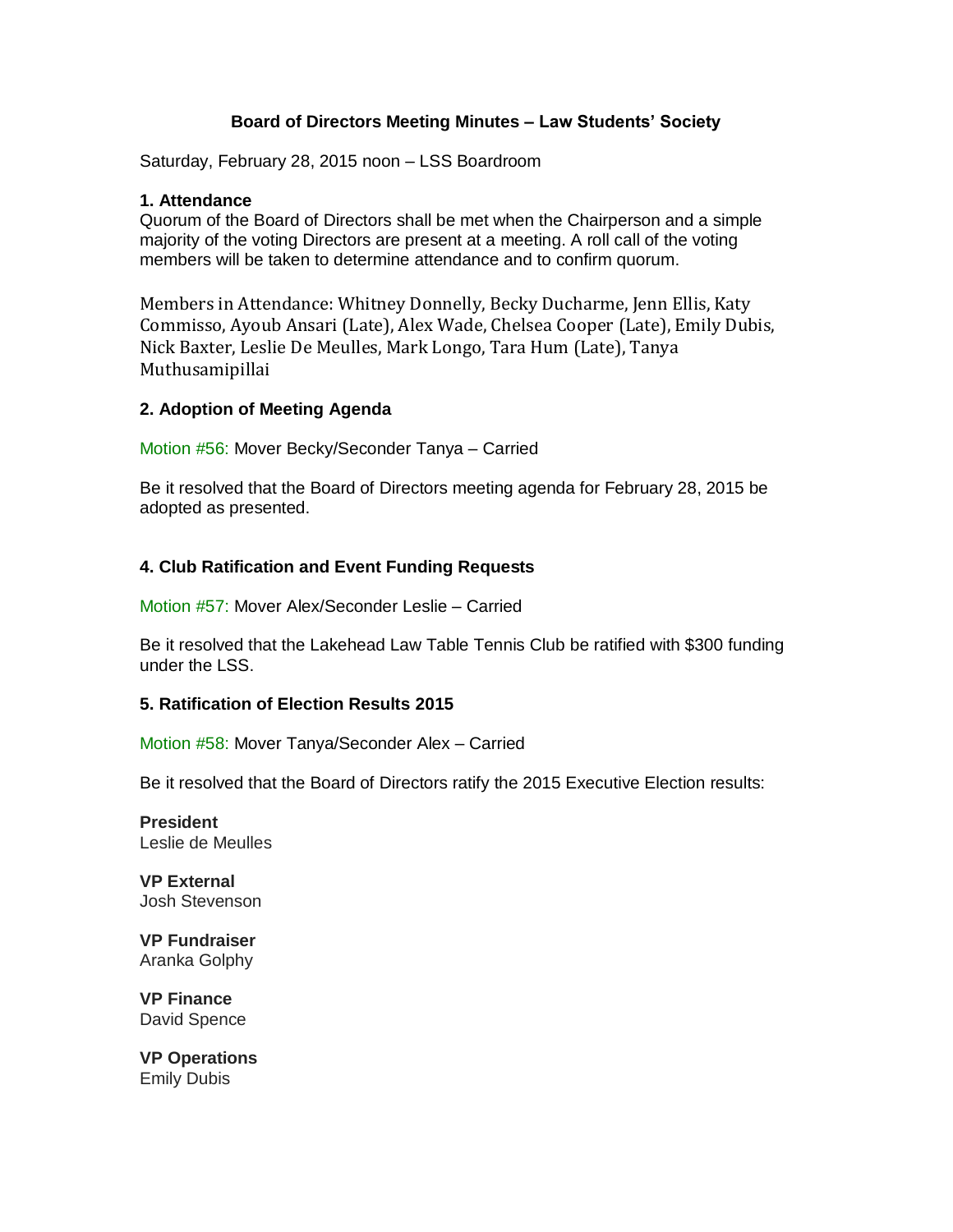## **VP Communications**

Katie Remington

## **VP Academic**

Nick Baxter

## **6. Executive Reports**

- VP Finance
	- o TRU conference went well.
		- The benefits of technology
	- o Formal prizes from LUSU have been donated.
- President
	- o LSSO AGM March 13, Discussion with Josh and Leslie to determine who will attend.
	- $\circ$  Law vs Med Trophy costs split with NOSM
	- $\circ$  Transition Manuals and Meetings with new members should be developed and passed on to incoming board members.
- VP Communications
	- o Newsletters are being sent out with sections regarding club and event funding.
- VP Operations
	- $\circ$  Katy needs help cleaning up at the end of the night.
	- o Nominees and voting for "Most Likely" to occur.
	- o Seating will be a free for all at formal.
	- o Purchase of foosball table for students.
	- o Request to LUSU regarding furnishing student facilities.
- VP Academic
	- o Interview with Sean about intensive courses to be conducted.
	- o Faculty Council meeting on Tuesday.
- VP External Affairs
	- o No new report.
- VP Fundraising
	- o No new report
- ILSA Update
	- o Pancake lunch was a success and raised \$409.
	- o Work continues to encourage indigenous student enrollment.
		- Consideration given to bridging program.
	- o Talks continue to find leadership in ILSA.

# **7. Other Business**

- Used Bookstore Idea Alex
	- o Sell books on consignment.
- Law vs, Med Games Emily
	- o Successful event that was enjoyed by prospective students.
- Flip Your Wig Chelsea
	- o Event was a success.
	- o All enjoyed BINGO.
	- o Events to be spread across a broader period next year.
	- o \$260 raised and will be donated to Filp Your Wig.
- Divestment letter Alex